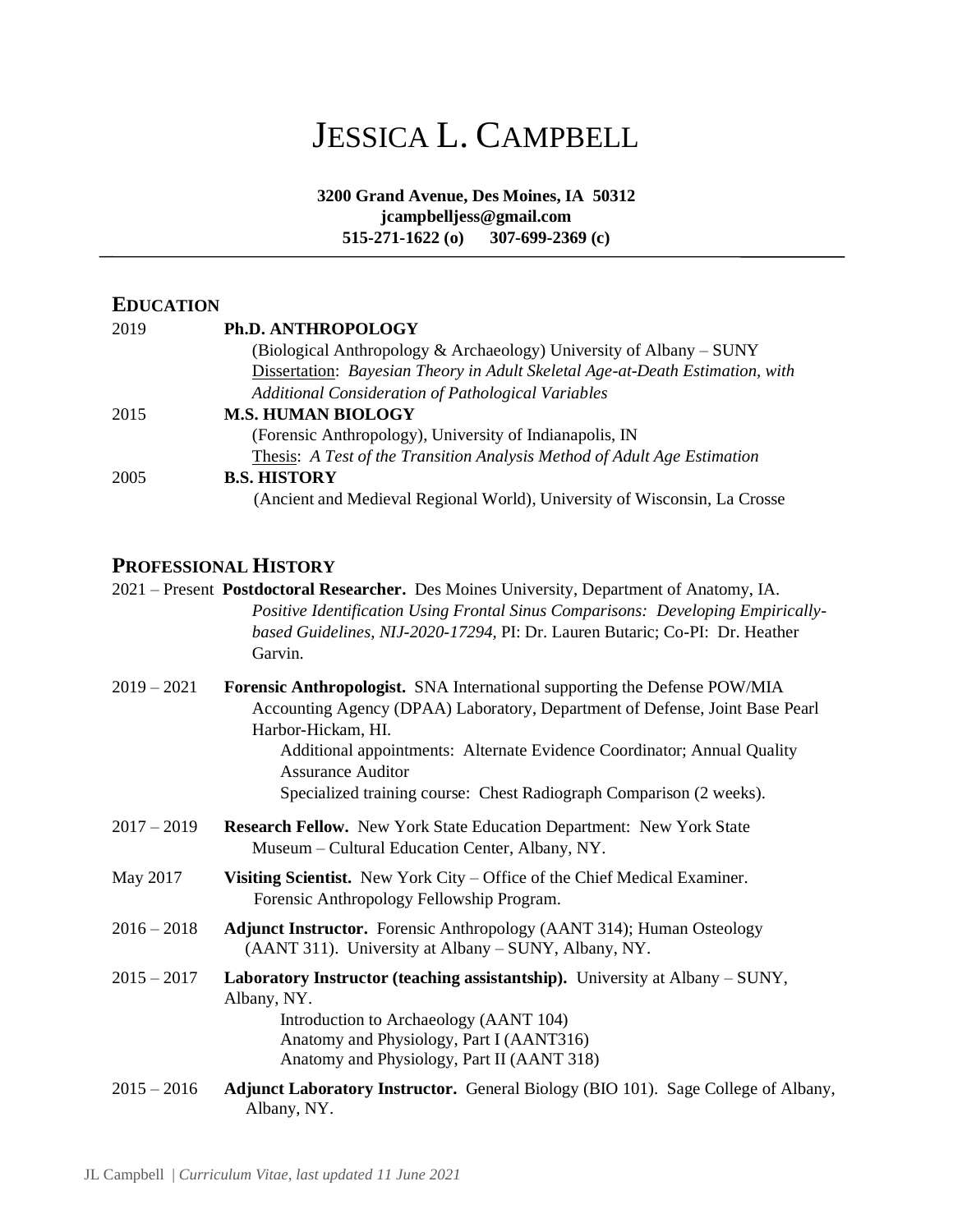- 2014 2015 **Adjunct Instructor.** Introduction to Anatomy (BIO 103). University of Indianapolis, Indianapolis, IN.
- 2013 2014 **Graduate Laboratory Manager.** University of Indianapolis Archeology and Forensics Laboratory (AFL).
- 2013 2015 **Teaching Assistant.** University of Indianapolis, Indianapolis, IN. Comparative Osteology (BIOL 564) Human Osteology (BIOL 558) Advanced Gross Anatomy for Occupational Therapists (BIOL 503) Gross Anatomy (BIOL 504), 2 semesters Functional Anatomy (BIOL 305), 2 semesters Principles of Anatomy (BIOL 103), 2 semesters Principles of Physiology (BIOL 104), 2 semesters
- 2012 **Teaching Assistant.** University of Wisconsin, La Crosse, WI. Introduction to Physical Anthropology (BIOL 102)

## **FIELD & LABORATORY**

| $2018 - 2019$ | Bioarchaeologist & Crew Member. New York State Museum – Cultural Education<br>Center, Albany, NY (part-time).                                                                                                                                                                                 |
|---------------|-----------------------------------------------------------------------------------------------------------------------------------------------------------------------------------------------------------------------------------------------------------------------------------------------|
| 2015          | <b>Independent Researcher.</b> Grant Skeletal Collection, University of Toronto, Canada.                                                                                                                                                                                                      |
| 2017          | Crew Member. Environmental Design & Research, Landscape Architecture,<br>Engineering, & Environmental Services (part-time, on call).                                                                                                                                                          |
| $2015 - 2017$ | Bioarchaeology Laboratory Volunteer. New York State Museum - Cultural Education<br>Center, Albany, NY (part-time).                                                                                                                                                                            |
| 2016          | Field Laboratory Assistant. Mayapán, Yucatán. Conducted laboratory analysis on<br>worked bone and shell (Mayan) from previous excavations (July-August).                                                                                                                                      |
| 2014          | Independent Researcher. Pretoria Bone Collection, Pretoria, South Africa.                                                                                                                                                                                                                     |
| 2014          | <b>Independent Researcher.</b> William Bass Donated Skeletal Collection, University<br>of Tennessee – Knoxville, TN.                                                                                                                                                                          |
| $2012 - 2015$ | Laboratory Graduate Assistant. University of Indianapolis Archeology and Forensics<br>Laboratory (part-time).                                                                                                                                                                                 |
| 2013, 2014    | Human Rights Field Recovery Expert. Sacred Heart Cemetery, Falfurrias, TX.<br>Collaborative excavation with Texas State University and Baylor University.<br>(May 18-27, 2013; June 1-14, 2014).                                                                                              |
| 2012          | Crew Member. Proyecto de Investigación Arqueológico Regional Ancash (PIARA)<br>Ancash Region, Hualcayán, Peru. Archaeological field school, emphasis on<br>bioarchaeological recovery with training in landscape and monument archaeology.<br>Trained on Total Station and ArcGIS. (6 weeks). |
| 2012          | Crew Member. University of Wisconsin - La Crosse.<br>Archaeological training field school, Tremaine site, La Crosse County, WI.                                                                                                                                                               |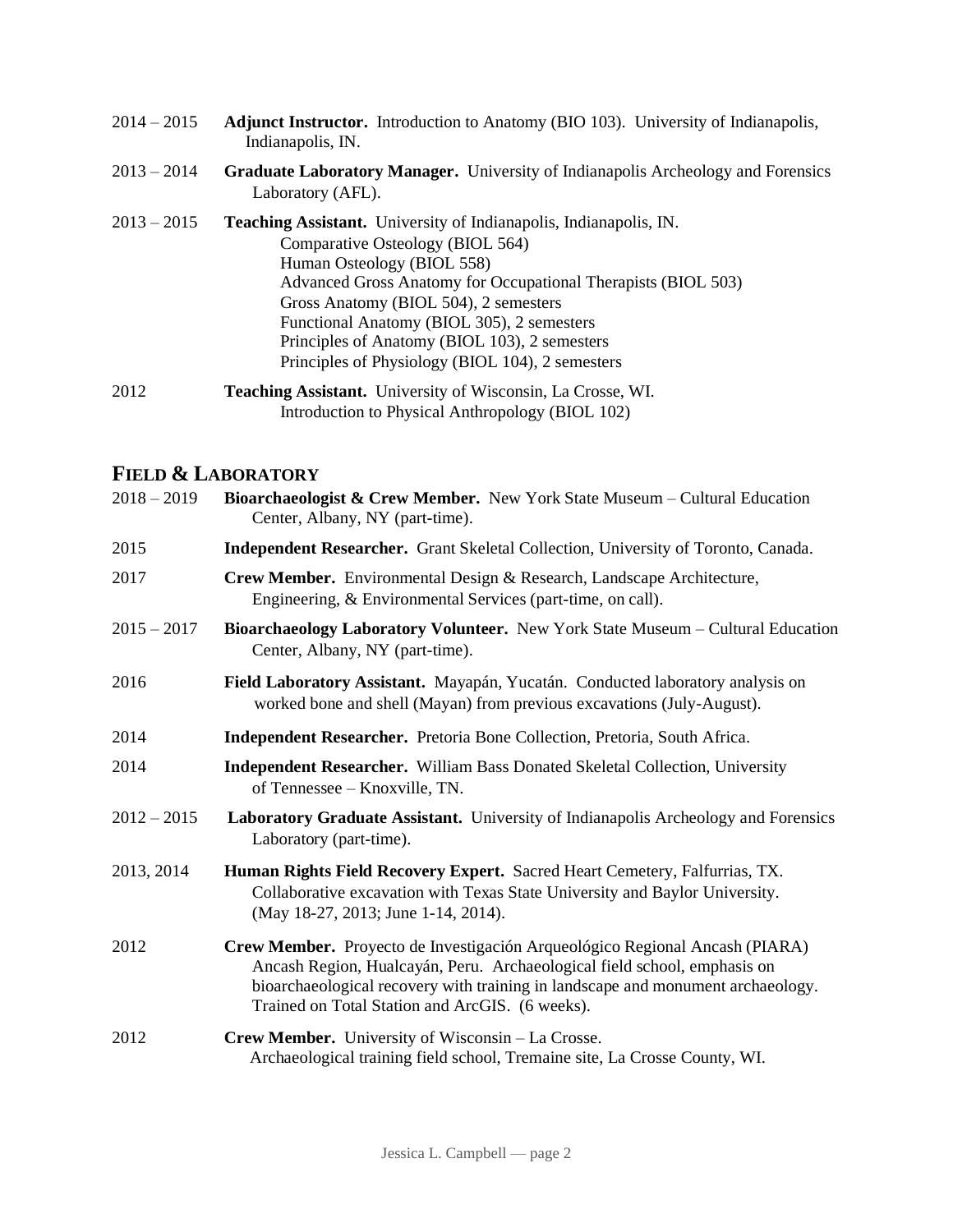#### **Professional Service – Training Short Courses**

| 2013, 2014 | <b>Assistant Instructor, Crime Scene Training Program.</b> Total Station                        |
|------------|-------------------------------------------------------------------------------------------------|
|            | demonstrations and exercise at "An Overview of Forensic Anthropology." Indiana                  |
|            | Law Enforcement Academy, Plainfield, IN as part of the Indiana State Police's                   |
|            | Integrated Law Enforcement Crime Scene Training Program (June 13, 2013; October<br>$9, 2014$ ). |
|            |                                                                                                 |

2014 **Assistant Workshop Instructor.** "The Recovery and Identification of Human Skeletal Remains." Indiana and Illinois state coroners, University of Indianapolis, IN.

## **MANUSCRIPTS**

- 2020 Masson MA, Hare TS, Russell BW, Lope CP, **Campbell JL.** Faunal Foods as Indices of Commoner Wealth (or Poverty) in Rural versus Urban Houselots of the Terminal Classic and Postclassic in Northwest Yucatán. In *Her Cup for Sweet Cacao: Food in Ancient Maya Society*, ed Traci Arden. University of Texas Press, Austin.
- *In prep* **Campbell J,** Nawrocki S. A test of the transition analysis method of adult age estimation.
- *In prep* **Campbell J,** Nawrocki S. The surprising utility of cranial sutures in adult age-at-death estimation.

## **PRESENTATIONS & POSTERS**

#### **Published Abstracts of Conference Proceedings**

| 2020 | <b>Campbell J, Nawrocki S. Why Cranial Sutures Should be Included in Adult Age-at-</b><br>Death Estimates. American Academy of Forensic Sciences 72 <sup>nd</sup> Annual Scientific<br>Meeting (poster). Anaheim, CA. |
|------|-----------------------------------------------------------------------------------------------------------------------------------------------------------------------------------------------------------------------|
| 2017 | <b>Campbell J.</b> A Retrospective Multivariate Analysis of a Commingling Event. American<br>Association of Physical Anthropologists 86th Annual Conference (poster). New Orleans,<br>LA.                             |
| 2016 | <b>Campbell J.</b> A Test of the Transition Analysis Method of Adult Age Estimation.<br>American Academy of Forensic Sciences 68 <sup>th</sup> Annual Scientific Meeting (podium).<br>Las Vegas, NV.                  |
|      | <b>Regional Meeting Presentations</b>                                                                                                                                                                                 |
| 2018 | <b>Campbell J.</b> Mortuary analysis of the DOCS Oneida Skeletal Collection from Rome,<br>NY. Bioarchaeologists' Northeast Regional Dialogue (podium). Glassboro, NJ.                                                 |
| 2015 | Campbell J. Estimation of Age at Death: Evaluating Error of Several Methods and the<br>(Surprising) Utility of Cranial Sutures. Bioarchaeologists' Northeast Regional Dialogue<br>(podium). Buffalo, NY.              |
| 2015 | Campbell J, Maiers J, and Latham KE. A Case Warranting Attention. Mountain,<br>Desert, and Coastal Forensic Anthropology meeting (podium). Boulder City, NV.                                                          |
| 2014 | Campbell J, Nawrocki S. Human Remains in a Rock Tumbler. Mountain, Desert, and<br>Coastal Forensic Anthropology meeting (podium). Boulder City, NV.                                                                   |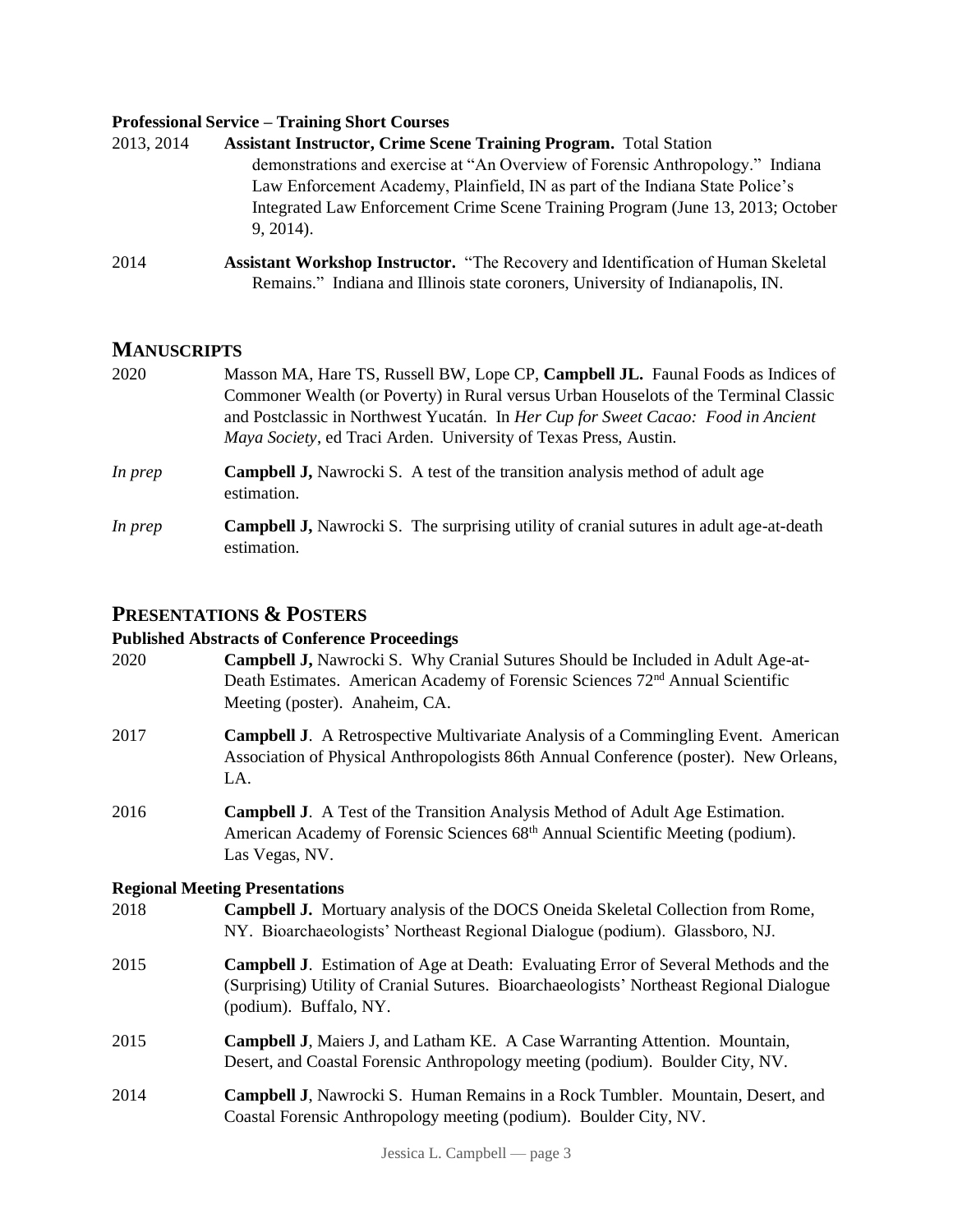| 2014 | <b>Campbell J, Maiers J. Research Abroad: Pretoria Bone Collection.</b> 4th Annual Forest,<br>Lakes, and Grasslands Forensic Anthropologists Conference (podium). Roscommon, MI.       |
|------|----------------------------------------------------------------------------------------------------------------------------------------------------------------------------------------|
| 2013 | <b>Campbell J,</b> Nawrocki S. Human Remains in a Rock Tumbler. $3rd$ Annual Forest,<br>Lakes, and Grasslands Forensic Anthropologists Conference (podium). Roscommon, MI.             |
| 2013 | Latham KE, Campbell J, Christensen E, Maiers J, and Strand R. UBC deaths in South<br>Texas. Mountain, Desert, and Coastal Forensic Anthropology meeting (podium).<br>Boulder City, NV. |

#### **Invited Presentations**

| 2020 | <b>Campbell J.</b> In Service to Our Military: Identification of Missing Service Members<br>from Past Conflicts, Indiana Medical History Museum, Indianapolis, IN.                                                                                                                                                                               |
|------|--------------------------------------------------------------------------------------------------------------------------------------------------------------------------------------------------------------------------------------------------------------------------------------------------------------------------------------------------|
| 2018 | <b>Campbell J.</b> Forensic Anthropology Education & Careers. Anthropology Undergraduate<br>Association Panel, University at Albany – SUNY.                                                                                                                                                                                                      |
| 2014 | <b>Campbell J, Maiers J, Latham KE, Nawrocki S. Case Studies. Indiana State Police's</b><br>Integrated Law Enforcement Crime Scene Training Program.                                                                                                                                                                                             |
| 2014 | Latham KE, Campbell J, Christensen E, Maiers J, and Strand R. A cemetery without<br>crosses: migrant death and forensic investigations along the south Texas border. Forensic<br>Science Lecture Series sponsored by the University of Indianapolis Archeology and<br>Forensics Laboratory and Indiana Medical History Museum. Indianapolis, IN. |
|      | 2013, '14, '15 Madonna M, Campbell J, Brandt H, Khan A. An Introduction to Forensic<br>Anthropology; An Introduction to Forensic Archeology; and Case Studies. Saint<br>Joseph's College, Rensselaer, IN.                                                                                                                                        |
|      |                                                                                                                                                                                                                                                                                                                                                  |

#### **Other Public Presentations**

2015 **Campbell J**. A Test of the Transition Analysis Method of Adult Age Estimation. Thesis Defense, University of Indianapolis.

#### **Presentations: Community Outreach**

- 2013 "What does a Forensic Anthropologist do?" Thompson Crossing Elementary School, Indianapolis, IN. Sponsored by FOUND ("Forensics at UIndy" student organization).
- 2013 DNA Day Workshop, Indianapolis Children's Museum, IN. Sponsored by FOUND.
- 2013 "Forensic Anthropology & Pathology" Central Nine Career Center High School with J Maiers & M Earll, Greenwood, IN.

# **FORENSIC CASE REPORTS**

\*Redacted list available on request.

Summary: ~19 anthropological and/or archaeological case reports (long and short forms); ~8 commingled human remains reports; >14 forensic field recoveries.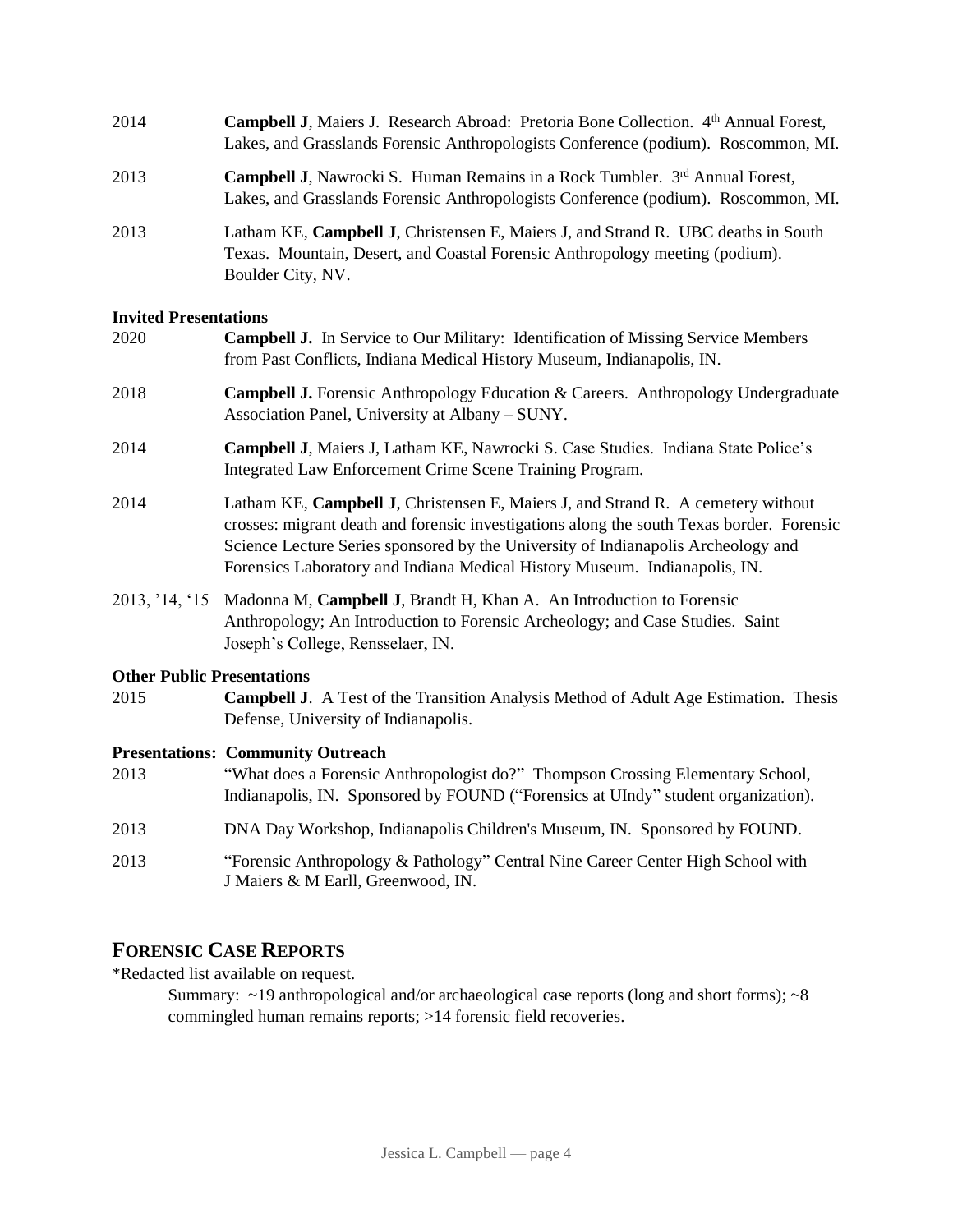## **AWARDS & GRANTS**

2019 Center for Experiential Education Impact Faculty Award, University at Albany – SUNY

#### **Funding for Students**

2018 University at Albany – SUNY Center for Experiential Education Mini-Grant (\$500) for research materials (calipers, photography, skeletal elements, poster printing) for students conducting original research projects in Forensic Anthropology (Fall 2018, AANT 314)

#### **External Funding**

| 2017 | William S. Pollitzer Travel Award, American Association of Physical Anthropologists |
|------|-------------------------------------------------------------------------------------|
|      | $(\$500)$                                                                           |

2016 Forensic Sciences Foundation Student Affiliate Scholarship (\$100)

#### **Internal Funding and Awards**

| 2019          | Graduate Student Employees Union (UAlbany Chapter) Professional Development<br>Award (\$500)                                                                                                                                                                          |
|---------------|-----------------------------------------------------------------------------------------------------------------------------------------------------------------------------------------------------------------------------------------------------------------------|
| 2018          | University at Albany – SUNY Graduate Student Association Professional Development<br>Grant (\$368)                                                                                                                                                                    |
| 2018          | Graduate Student Employees Union (UAlbany Chapter) Professional Development<br>Award (\$698)                                                                                                                                                                          |
| 2018          | Benevolent Association Research Grant, University at Albany (\$500)                                                                                                                                                                                                   |
| 2017          | University at Albany – SUNY Graduate Student Association Research Grant (\$460)                                                                                                                                                                                       |
| 2016          | University at Albany – SUNY Graduate Student Association Professional Development<br>Grant (\$400)                                                                                                                                                                    |
| 2015          | Human Biology Graduate Student of the Year, University of Indianapolis                                                                                                                                                                                                |
| 2014          | University of Indianapolis (Graduate Research Grant, awarded to Dr. SA Nawrocki<br>(advisor, thesis) to fund graduate student travel to Pretoria, South Africa (\$5000)                                                                                               |
| 2014          | University of Indianapolis College of Arts and Sciences Research Awards:<br>William M. Bass Donated Collection, University of Tennessee, Knoxville (\$400)<br>Pretoria Bone Collection, South Africa (\$400)<br>Travel award for the presentation of research (\$500) |
| 2014          | University of Indianapolis College of Arts and Sciences Research Award (\$400)                                                                                                                                                                                        |
| $2012 - 2015$ | FOUND (Forensics at UIndy student organization) Travel Grants (7@ \$150 each)                                                                                                                                                                                         |

### **SERVICE**

#### **Professional Service (Discipline)**

2016 – 2018 Committee Member (public outreach), Bioarchaeologists' Northeast Regional Dialogue

#### **Professional Service (Department)**

| $2018 - 2019$ | Webmaster, Anthropology Graduate Student Organization, University at Albany – SUNY |
|---------------|------------------------------------------------------------------------------------|
| $2015 - 2016$ | Student Representative, Graduate Student Association, University at Albany – SUNY  |
| $2016 - 2017$ | Treasurer, Anthropology Graduate Student Organization, University at Albany – SUNY |
| $2014 - 2015$ | Secretary, "Forensics at UIndy" (FOUND) student organization. University of        |